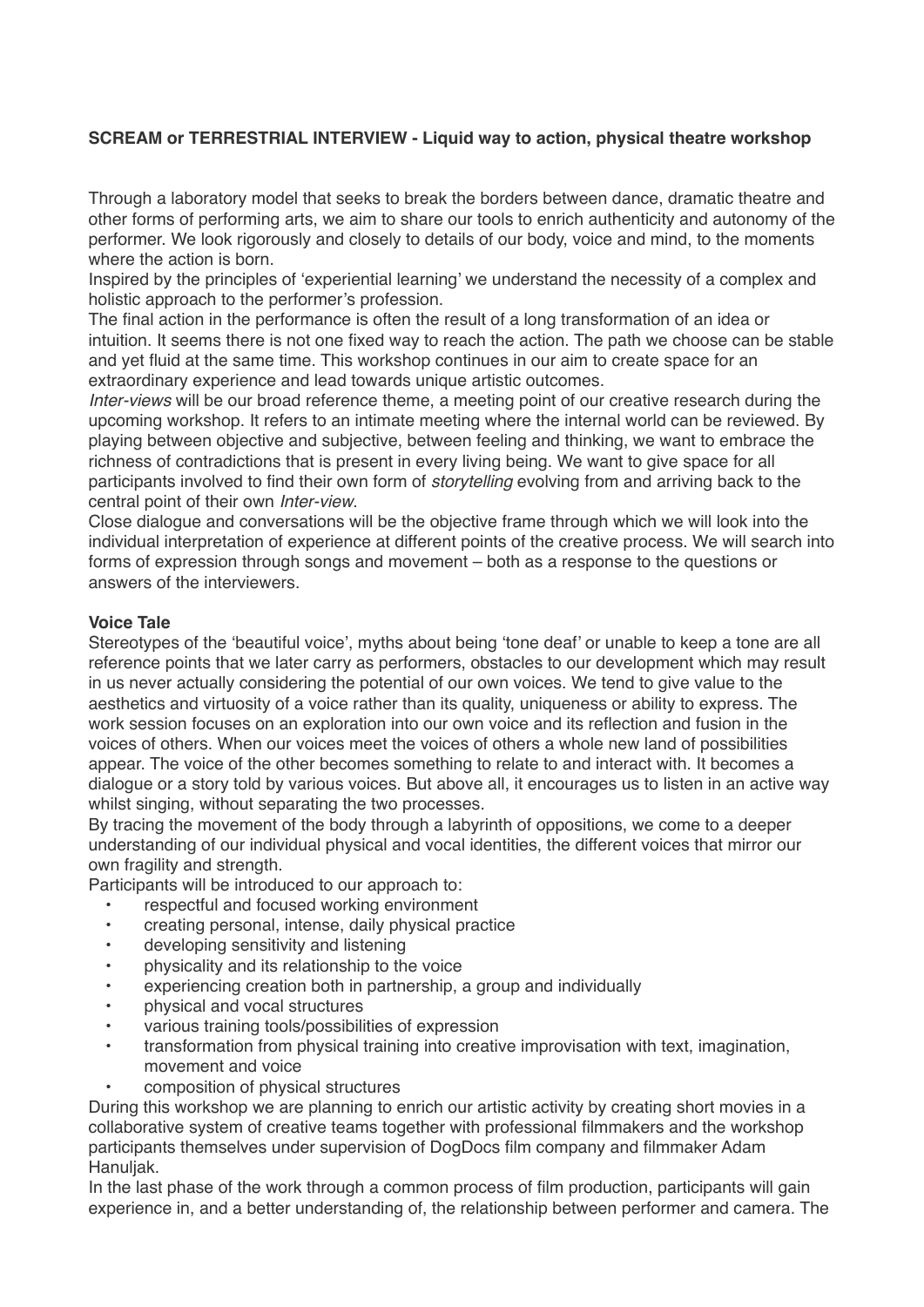workshop offers a unique opportunity to experience a complex process, starting with creation of live solo performance material before developing, adapting and using it within the broader context of film creation.

We invite into our workshop professionals and semi-professionals experienced in any performative genres and styles. You can be a dancer, actor, singer or just a great theatre enthusiast looking for high challenges and professional demands.

The workshop will be led in English. The practice is based on the platform of listening and communication through the body and intuitive experience, therefore verbal explanation will be kept to a minimum.

*Our work derives from over 10 years of experience in research into the performer's training at the Grotowski Institute, Wroc***ł***aw, Poland. As professional actors/performers, teachers and theatre makers, we have had opportunity to see and learn from various masters closely connected to the Grotowski Institute as well as coming from various other places around the world. Our physical and vocal training is the result of years of practice. We have developed it into simple, unique principles accessible to every artist/performer.*

## **LOCATION**

The work session will take place in Brzezinka in the historical forest base of the Grotowski Institute, located 46km from Wrocław. The Brzezinka forest base began as a renovation project by Jerzy Grotowski and the Laboratory Theatre in 1971. The renovated farm buildings surrounded by 10 hectares of forest now contain a perfomance space, studio spaces and full living accommodations.

### **FEE**

The session fee, paid until 15 May\* in the amount of 600\*\*/750 EUR, includes accommodation in the Brzezinka forest base, organised transport between Wrocław and Brzezinka, and meals for the entire period of the work session (11 days).

\* After 15 May the fee is 850 EUR.

\*\* For participants from Central-Eastern Europe.

Please send your completed [application form](http://en.grotowski-institute.art.pl/wp-content/uploads/2016/02/Application_form.doc) and CV to studiomateika.workshops@gmail.com by 15 June 2016. The workshop will be restricted to a limited number of participants. We will close the application when we reach the maximum number of participants.

## **LEADERS**



**Matej Matejka** (Slovakia) is a theatre researcher, actor, educator, director, founder and leader of Studio Matejka. He studied acting at the State Conservatory, Bratislava (Slovakia) and at JAMU University, Brno (Czech Republic). In 2001–2006, he was an actor with Farm in the Cave Theatre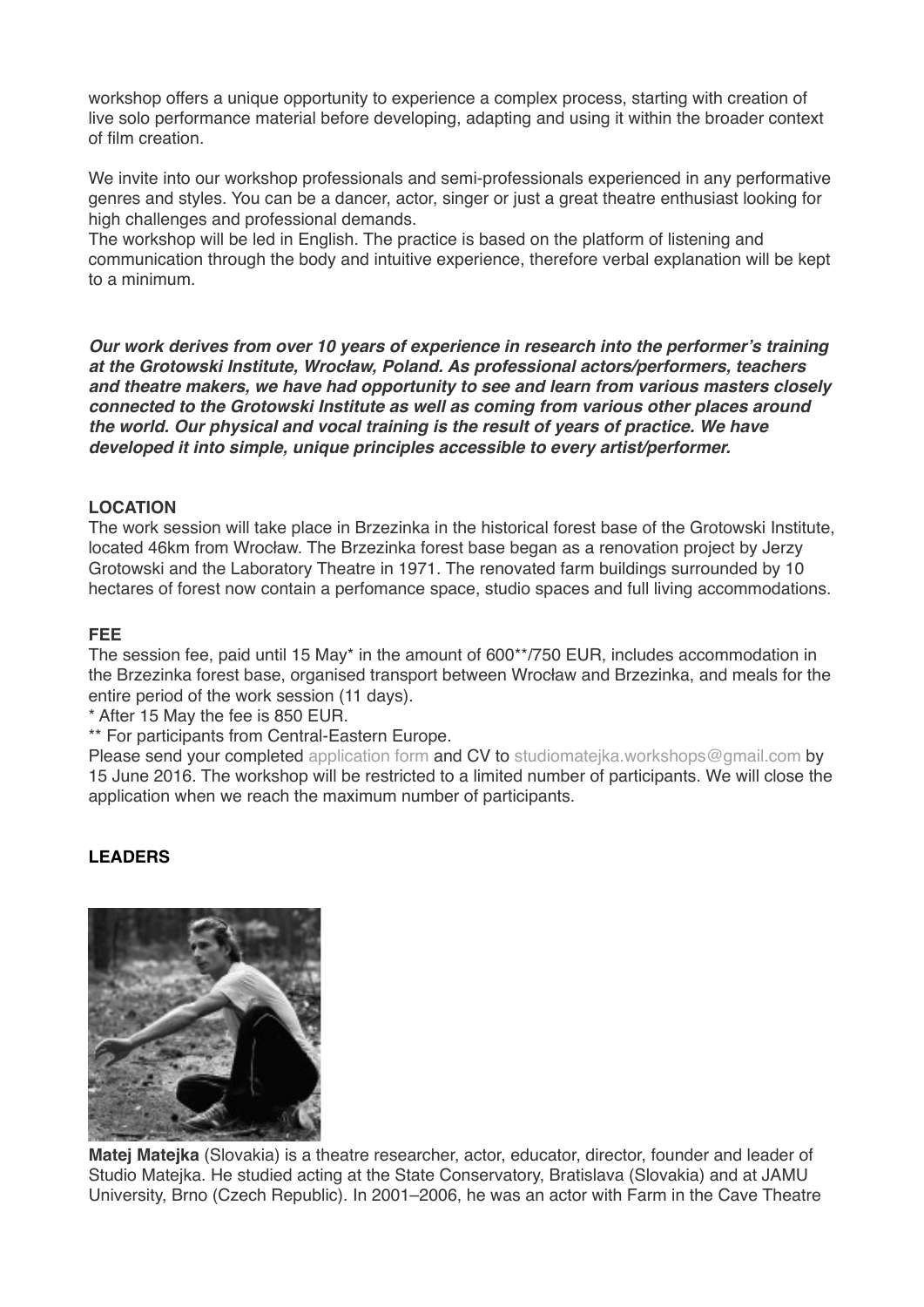Studio, Prague, and co-creator of its performances, including the multi-awarded *SCLAVI/The Song of an Emigrant* (Fringe First, Total Theatre Award, Herald Angel, Alfred Radok's Award, Grand Prix Golden Laurel Wreath).

Matej is a long-term collaborator of and researcher at the Grotowski Institute in Wrocław, Poland (since 2005) and was an actor with Teatr ZAR, co-creating and performing in *Anhelli: The Calling* and *Caesarean Section: Essays on Suicide*, the latter awarded with the Herald Angel and Total Theatre awards in Edinburgh, UK (2012).

Matej Matejka is the founder and leader of Studio Matejka, a company working under auspices of the Grotowski Institute since 2010. In 2012 and 2014, he directed seven short films: *Pearadise*, *Life While You Wait*, *Twenty Second Street*, *Juste comme ça*, *The Desire*, *The Mess* and *Conflicts of Apathy* (first prize at NU Video Dance 2014, Bratislava). *Pearadise* won Best Foreign Film at the Los Angeles International Underground Film Festival in 2013*.* In 2012 and 2013, Matej directed the performances *Echoes of the Walls Underground Are Louder than the Footsteps above Me* (codirected with Yuri Kordonski), *The Woman Decomposed*, *Charmolypi*, *Awkward Happiness or Everything I Don't Remember About Meeting You* (special mention at BE Festival, Birmingham, 2014). In 2014, he directed and produced a site-specific project called *Harmony of Contradictions – Poland* at Browar Mieszczański (Burgers' Brewery) in Wrocław, Poland.

As a theatre researcher and educator, Matej is deeply interested in the physical expression of actors and dancers. Influenced by Russian Studios of the early 20th century and the work and heritage of Grotowski and Tanztheatre, his training techniques and teaching span theatre and dance, psycho-physical expression and structural stylisation.

Matej has developed various workshop series: *Wakening the Listening Body*, *Contradictions*, *Liquid Way to Action* and *Dance of Likeness.* He has led workshops at theatres and universities all around the globe (including at the California Institute of the Arts, US; Double Edge Theatre, US; UNEARTE University, Venezuela; National School of Drama in New Delhi, India; DS Delos of Dimitra Hatoupi, Greece; University of Salford, UK; Theatre Alberta, Edmonton, Canada; Au Brana, France; AISGE Barcelona, Spain; and in South Korea, Lebanon, Ukraine, etc.).



**Ditte Berkeley** (Denmark, UK) was brought up in Spain. She graduated from Rose Bruford College of Speech and Drama in London in 2001. She has since been a leading actress and cocreator with Teatr ZAR in Wrocław, Poland. She performs in all of Teatr ZAR's performances and has taken part in their numerous expeditions. Performances include a triptych comprising *Gospels of Childhood*, *Ceasarean Section* and *Anhelli: The Calling* and ZAR's latest production *Armine, Sister*.

Ditte has been a researcher in the field of voice at the Grotowski Institute in Wrocław since 2006. As well as being a theatre practitioner, she was the initiator and artistic director of the cyclical VoicEncounters festival in Wrocław. In 2009, in collaboration with CPR (Wales), she co-organised the Giving Voice international festival.

She has collaborated with Studio Matejka during the research period of 2010–2013 as voice supervisor and trainer. Ditte leads various workshops with Teatr ZAR, such as *Into the Sound*, and is currently engaged in the vocal research line of the BodyConstitution programme at the Grotowski Institute. She is the leader of her independent workshop *Voice Tale (Speaking Song)*, both in Poland and internationally.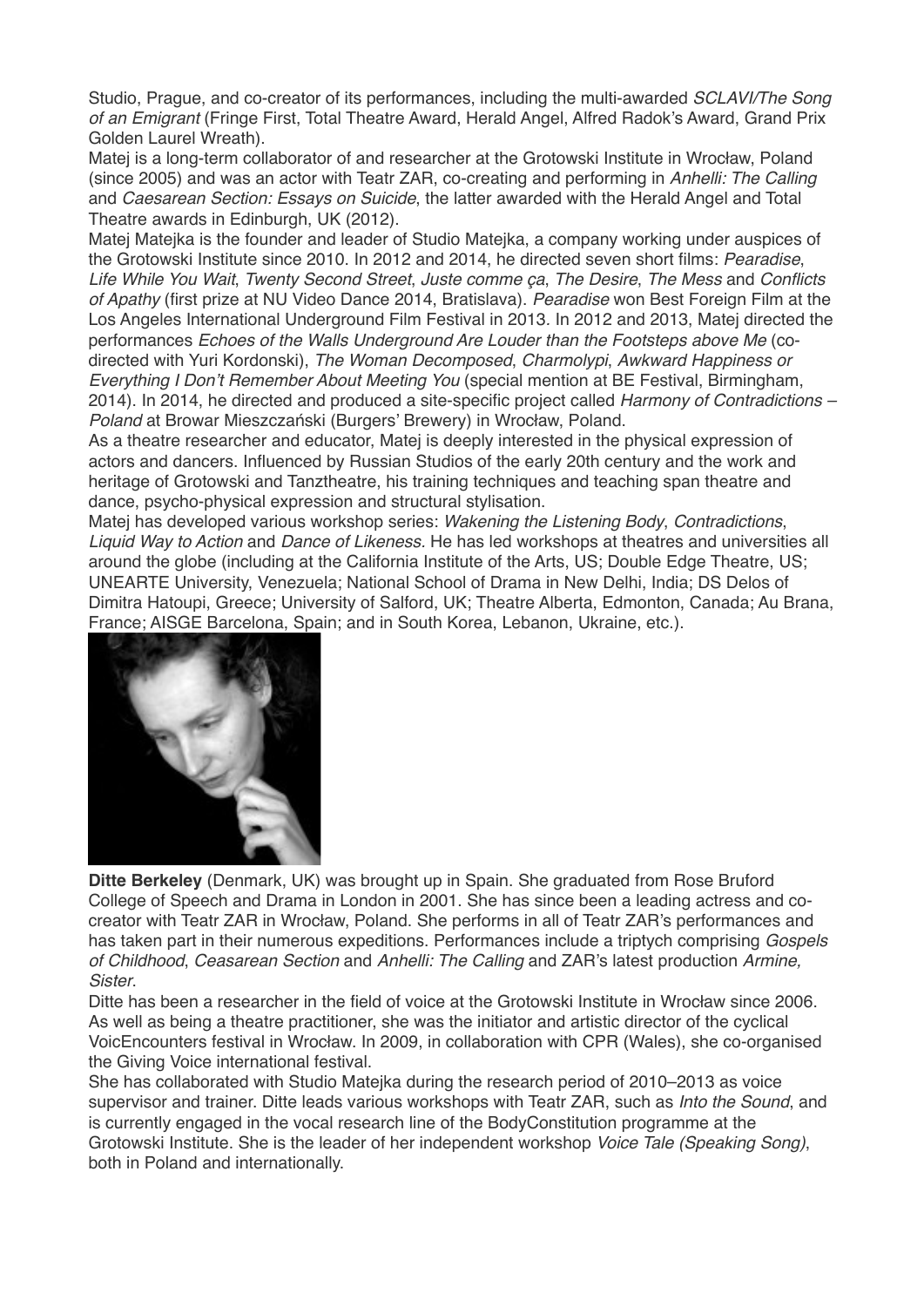

**Cécile Da Costa** (France, Czech Republic) has been working as a physical actress and singer since 2005. She was a member of Farm in the Cave Theatre Studio (Prague, Czech Republic) for 5 years, taking part in the performances *SCLAVI/the Song of an Emigrant*, *Waiting Room*, *Divadlo/ The Theatre* and in work demonstrations directed by Viliam Docolomansky with the choreographic guidance of Charlotta Öfverholm (DV8). As part of Farm in the Cave projects, she took part in several research expeditions to Ruthenia (Slovakia) and Brazil Nordeste (work on capoeira and the dances bumba meu boi and cavalo marinho). The company performed widely in Europe and outside, and was awarded several times, including at the Edinburgh Festival. Cécile is now collaborating with Spitfire Company, Prague, as a choreographer and an actress/singer, as well as leading workshops.



**Alexandra Kazazou** (Greece, Poland) was born in Wrocław in Poland. She is half-Greek, half-Polish and studied acting at the Aristotle University of Thessaloniki. She worked as an actor in the North National Theatre and co-founded Asypka, a theatrical group based in Athens. She first encountered physical theatre in a workshop with the Song of the Goat Theatre during her studies and in 2009 she went to Wrocław to enter the MA in Acting course with the Song of the Goat Theatre in collaboration with Manchester Metropolitan University. Kazazou is currently a member of Studio Matejka, a resident company at the Grotowski Institute. In 2012 she prepared a solo piece, *Charmolypi*, directed by Matej Matejka, which she performed in Poland, Belgium, Russia, Greece, Turkey, the USA and Scotland. During her six-year spell in Poland, she has performer with Odra Ensemble, co-founded Jubilo and taught ancient Greek drama at the University of Wrocław. Her main interest of research is the function of chorus in Greek tragedy and the connection with the daily chorus of life and ensemble work. A significant inspiration and life experience was her expedition to the Guantanamo Bay base in Cuba. She is a certified teacher of Ashtanga Yoga. In 2014 she directed *Linatendu*, which she presented at the Grotowski Institute as part of Solo Situations 2. She co-directed *Borders* with Theatre Under the Tree (Istanbul), and created the role of Miranda in *Storm* directed by Anna-Helena McLean, the leader of Moon Fool (UK). She was assistant director on Studio Matejka's *The Harmony of Contradictions: Poland*. In January 2015 she played the title role in *KassendER*, directed by Io Voulgaraki, created at the Grotowski Institute as part of Solo Situations 3. She currently teaches acting workshops around the world.